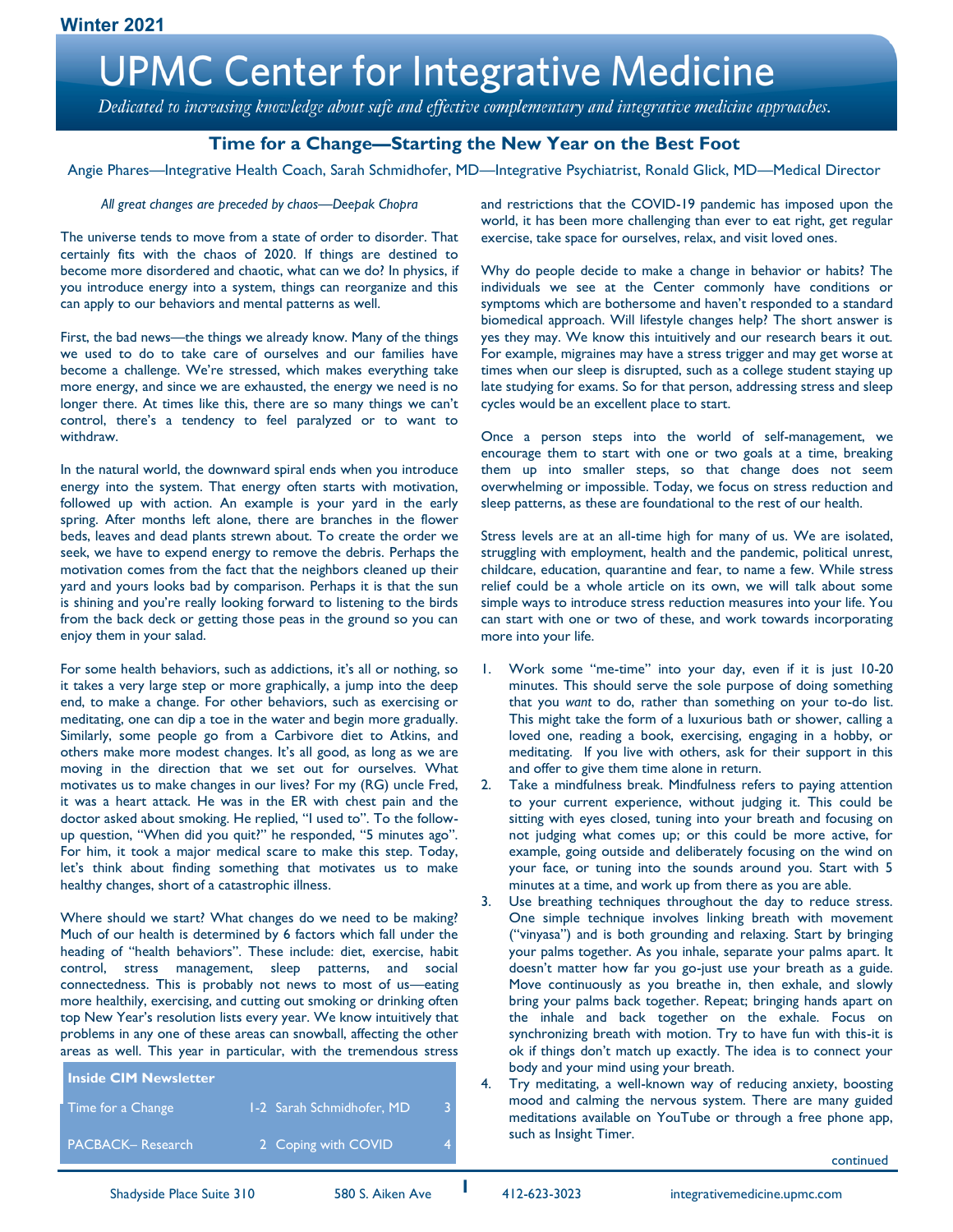Dedicated to increasing knowledge about safe and effective complementary and integrative medicine approaches.

# **Time for a Change, Starting the New Year on the Best Foot**

#### Continued...

Going back to the patterns of the universe, there are natural rhythms all around us. Daily rising and setting of the sun and moon, seasonal migrations of birds and animals as well as plants growing, setting flowers, then seeds and going dormant. Sometimes we forget that we are part of this natural world and are subject to these same rhythms. Modern life can be in conflict with these rhythms as we get sleepy when the sun goes down but are still expected to perform at work or at home. Our bodies function best when we are in sync with these rhythms and stick to predictable patterns. Here are a few suggestions for establishing and maintaining a healthy sleep schedule:

- 1. Wake-up at the same time every day whether you have a good or poor sleep on any particular night. A consistent wake up time is even more important than a consistent bedtime because it acts like the anchor to your day.
- 2. Go to bed only when you are sleepy.
- 3. If you are unable to sleep, get up and go to another room until you feel sleepy enough to fall asleep quickly before returning to bed.
- 4. Use the bed only for sleeping and sex. Do not read, eat, watch TV, or use your smart-phone in bed.
- 5. Avoid daytime napping. Napping, particularly in the late afternoon or early evening may interfere with your night's sleep.
- 6. Create a wind down routine that is relaxing for about 30-60 minutes before bedtime. Some suggestions are to read a book, take a shower or bath, watch a relaxing show (not the news), do a puzzle or any other relaxing hobby.
- 7. Don't worry or plan in bed. If you can't shut off your thoughts, get up and stay up until you can return to bed without these mental activities interfering with your sleep.

#### Other helpful practices:

- 1. Turn the clock around.
- 2. Limit caffeine and consume it before noon.
- 3. Limit alcohol and do not consume within 3 hours of bedtime.
- 4. Exercise regularly but not close to bedtime.
- 5. Keep your bedroom quiet, dark, and cool.
- 6. Do not eat a heavy meal close to bedtime.
- 7. Incorporate some of the above breathing or relaxation techniques into your routine, as you settle in for the night.

In the morning, most of us feel groggy for 5-20 minutes. It's unusual to pop right out of bed full of energy like we see in commercials. It can be helpful to establish a wake-up routine to reset the body's circadian rhythms.

- 1. Don't hit snooze. It can be hard to get out of bed, especially on a cold winter morning, but going back to sleep can make you feel even more tired because this sleep is fragmented and shallow.
- 2. Sunlight, even on a cloudy day, is the most important way to reset the circadian rhythm. If you can't get outside, turn on lights in the house or look into obtaining a light box (dawn simulation) for use in the morning.
- 3. Wash your face or take a shower.
- 4. Increase activity gradually—taking the dog outside or doing
- some laundry can accomplish two tasks
- 5. Put on some upbeat music to increase energy.
- 6. Contact a friend, by phone, text or whatever means works best for you.

We're creatures of habit. In the same way that some habits can be unhelpful, by changing things up, we may start to see the benefits of engaging in more healthful habits. The change itself will come from you, but professionals can help you identify your goals and break them down into smaller, more manageable steps, as well as help hold you accountable.

If you have a desire to work on changing one or more of these areas, it may be helpful to have a coach. Where can one find help with this?

Many primary care offices work with a psychologist or social worker who can provide guidance.

Most of the health plans, including the UPMC Health Plan, offer free health coaching to help individuals with changing health behaviors.

The clinicians at the Center for Integrative Medicine are all oriented to helping individuals with behavioral change.

The Integrative Health Coaching Program, with Angie Phares, is set up specifically for this purpose.

We're all experiencing a sense of chaos in our lives, but putting in the energy to make change is a great way to start taking control. Let's make 2021 a better year.

*The UPMC Center for Integrative Medicine is dedicated to increasing knowledge about the effectiveness and safety of complementary and integrative medicine approaches. Other integrative medicine modalities may not have been subjected to the same level of scientific inquiry as western medicine treatments. The Center for Integrative Medicine, in concert with the University of Pittsburgh, is actively pursuing research to support the benefits of these therapies.*

# **Got Back Pain?**

# Volunteers needed for a Pitt Research Study

Are you:

- age 18 or older?
- currently experiencing low back pain?



You may be eligible for a University of Pittsburgh federally funded research study exploring different therapies to treat low back pain and prevent it in the future.

There is no cost to you to participate in this year-long study. Compensation will be provided.

> **To learn if you may qualify for a screening appointment, visit www.pacback.org**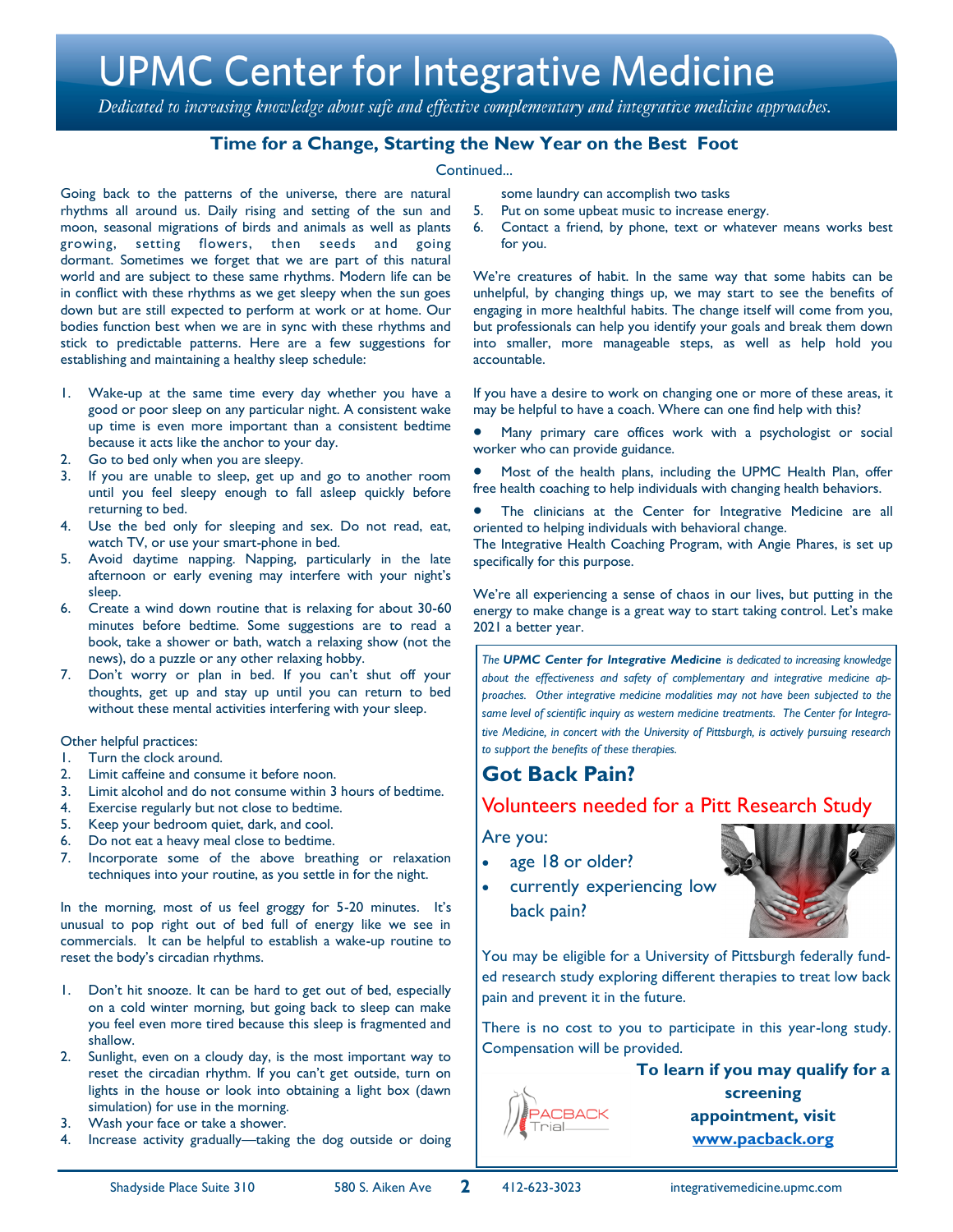Dedicated to increasing knowledge about safe and effective complementary and integrative medicine approaches.

# **Welcoming Sarah Schmidhofer, MD, RYT-500**

### **Meet Dr. Sarah Schmidhofer**

Sarah Schmidhofer, MD is a Pittsburgh native, and is pleased to return home. She trained at Brown University and served on faculty there for several years. She is joining us at the Center for Integrative Medicine as Associate Medical Director. She is a psychiatrist and her practice focuses on integrative and holistic approaches to the management of mental health conditions, stress, anxiety, and depression. She has particular experience in working with young adults, but treats adults of all ages. In addition, she is a certified yoga/meditation instructor in the ISHTA lineage (RYT-500). This interview



may allow you to get to know her.

**How did you find your way from traditional psychiatry to a focus on integrative and holistic approaches?**

Well, I never actually took the path of pure traditional psychiatry to begin

with! I entered medical school and residency with the intent to practice in an integrated way. Before medical school, I experienced a difficult period as a result of Lyme disease, and turned to more integrative practices to heal, as I found Western medicine to be incomplete. Meditation and yoga were particularly helpful to me, and I realized that if I planned to be a healer myself, I needed a more full understanding of health than medical school could provide. I have been studying yoga under the guidance of Alan Finger at ISHTA Yoga in New York (and others) since that time, which has been an invaluable complement to my medical practice.

### **How is a visit with you different than with a traditional psychiatrist?**

In many ways it will be similar at first—I will take a thorough history to learn more about your life, psychiatric history, medical history, and stressors.

There will also be some differences. I will ask questions about your lifestyle habits (such as diet, exercise, mindbody practices, and where you find meaning in your life). In addition to discussing medications (if appropriate), we will also talk about other ways of managing mental health symptoms, that derive from a mind-bodyspirit approach. I may recommend consultations with other integrative health providers (such as acupuncturists, nutritionists, body work practitioners, or naturopathic doctors). I often recommend breathing or movement practices, and we will likely talk about specific meditations that could be helpful to you. My training as a psychiatrist and a yoga/meditation instructor allow me to be flexible in moving between these approaches. We will work collaboratively and creatively to meet your personal goals.

### **What is a good, basic breathing technique that can help with relaxation?**

One of my favorite introductory techniques is called Nadi Shodhana, or alternate nostril breathing. This is a simple technique that works to balance your nervous system and brain activity. It is also a good practice to do before meditation, or any time you are feeling overwhelmed.

Begin by closing your eyes. Notice the flow of breath from your nostrils—most likely it will be felt more strongly on one side than the other. On an inhale, imagine breath flowing only in the right nostril, pause, and imagine exhaling only through the left nostril. Pause after the exhale. Next, inhale through the left nostril, pause, exhale through the right nostril. Pause. Begin again with an inhale through the right side and an exhale through the left. Repeat this pattern, alternating nostrils, until it feels as if air is flowing equally between both nostrils.

If imagining this is difficult, you can rest the index and middle fingers of your right hand on your forehead, and use your thumb and ring finger of the right hand to manually open and close each nostril as you breath. When the breath feels as though it is flowing evenly through both sides, lower the hands and rest in this state of balance for several minutes, or as long as you'd like.